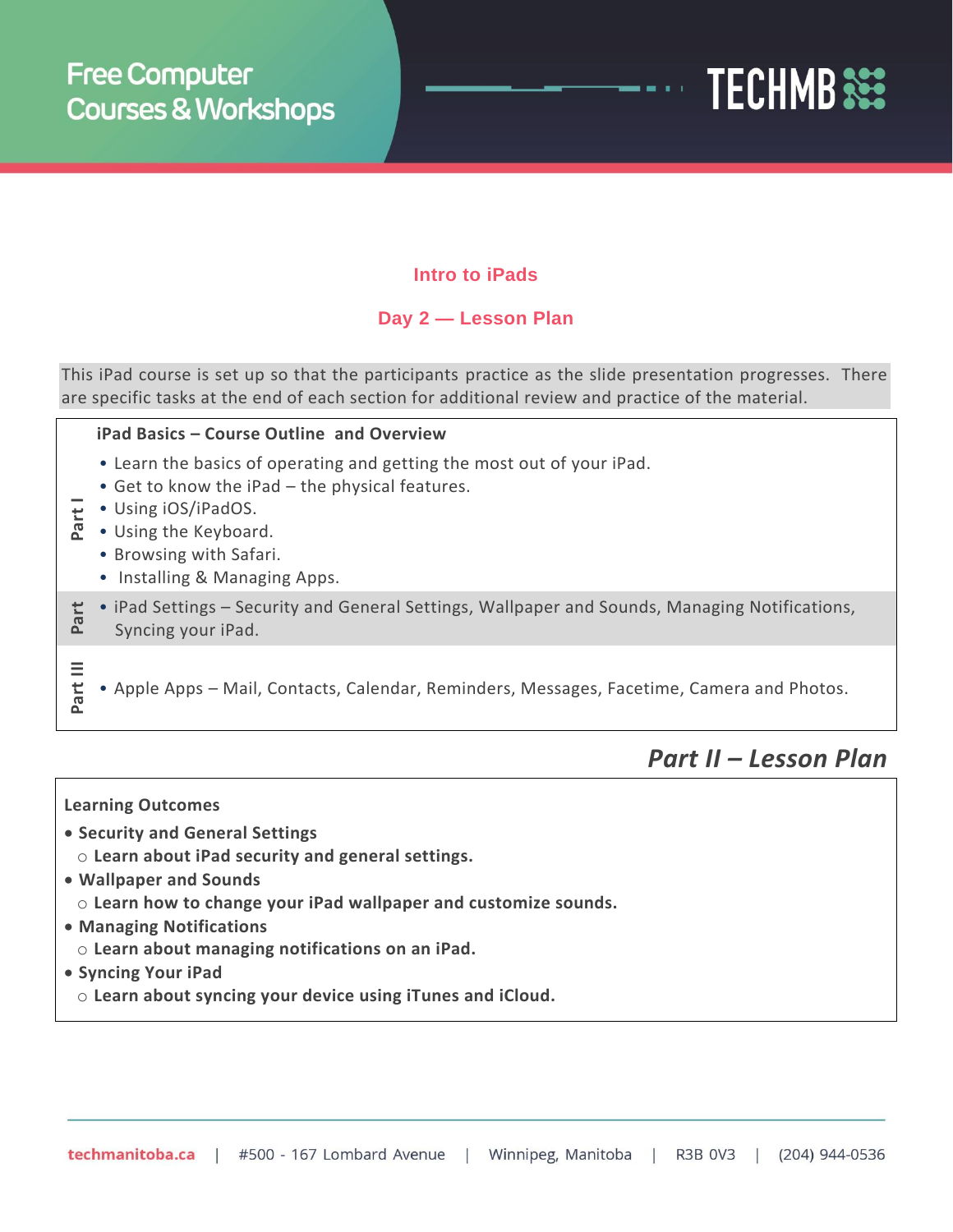# **TECHMB**

### **Facilitating Instructions:**

! **Each participant is required to bring their own iPad, charger and charger cable to each class. Encourage participants to make sure their iPad is at 100% (charge) for class.** !

- Instructor should have their own iPad, charger and charger cable, as well as, access to a working computer and Projector to run the PowerPoint Presentations. It would also be ideal if the instructor could project their iPad onto the Smart Board.
- A (15-minute) break should be provided to participants to rest eyes. It's important to promote healthy screen habits.
- The presentation is set up so that the participants practice as the slide presentation progresses. There are specific tasks at the end of each section for additional review and practice of the material.

### **Materials:**

- PowerPoint presentation. Print out of the presentation's **Notes Page** to support the presentation.
- Optional: If you wish to provide handout notes to the participants, I suggest printing the slide presentation out using the setting: Handouts, 3 Slides, Scale to Fit.
- Handout: **"Syncing to iTunes"**
- You may want to have some charging bars available in case recharging is needed.

| Time      | Topic                                                                                                                                                                                                                                                                                                                                                                                                                                        | <b>Material / Practice</b><br>Task   |
|-----------|----------------------------------------------------------------------------------------------------------------------------------------------------------------------------------------------------------------------------------------------------------------------------------------------------------------------------------------------------------------------------------------------------------------------------------------------|--------------------------------------|
| 5<br>min  | Review learning outcomes for today's class.                                                                                                                                                                                                                                                                                                                                                                                                  |                                      |
| 50<br>min | Security and General Settings - Learn about iPad security and general<br>settings.<br>$\circ$ Slides 3-17: Progress through the slides, read the lecture notes,<br>present the information, and actively guide the participants through<br>the various security and general settings features.<br>$\circ$ Slide 18: Task 6 challenges the participant to (independently) put in<br>to practice what was demonstrated in the previous slides. | Task 6<br>Lock Notes on Your<br>iPad |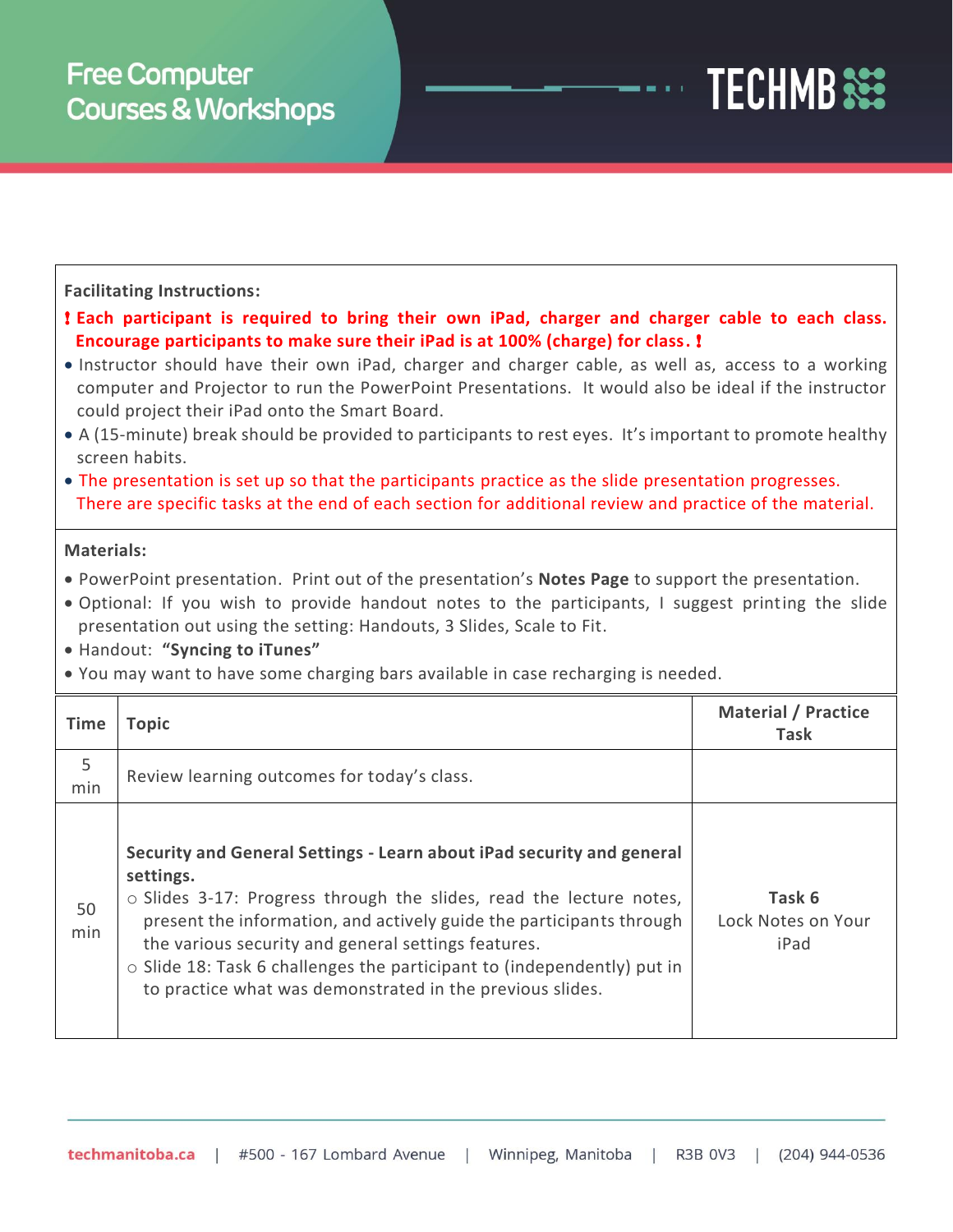# **Free Computer** Courses & Workshops

| 35<br>min        | Wallpaper and Sounds - Learn how to change your iPad wallpaper<br>and customize sounds.<br>o Slides 19-26: Progress through the slides, read the lecture notes,<br>present the information, and actively guide the participants through<br>the Wallpaper and Sound features.<br>o Slide 27: Task 7 challenges the participant to (independently) put in<br>to practice what was demonstrated in the previous slides.                                                                                                                                                                                            | Task 7<br>Set Wallpaper/Sound                                            |  |  |
|------------------|-----------------------------------------------------------------------------------------------------------------------------------------------------------------------------------------------------------------------------------------------------------------------------------------------------------------------------------------------------------------------------------------------------------------------------------------------------------------------------------------------------------------------------------------------------------------------------------------------------------------|--------------------------------------------------------------------------|--|--|
| $Break -15 mins$ |                                                                                                                                                                                                                                                                                                                                                                                                                                                                                                                                                                                                                 |                                                                          |  |  |
| 35<br>min        | Managing Notifications - Learn about managing notifications on an<br>iPad.<br>o Slides 28-34: Progress through the slides, read the lecture notes,<br>present the information, and actively guide the participants through<br>the Wallpaper and Sound features.<br>o Slide 35: Task 8 challenges the participant to (independently) put in<br>to practice what was demonstrated in the previous slides.                                                                                                                                                                                                         | Handout:<br>"Syncing to iTunes"<br>Task 8<br><b>Manage Notifications</b> |  |  |
| 35<br>min        | Syncing Your iPad - Learn about syncing your device using iTunes and<br>iCloud.<br>o Slides 36 - 43: Ask participants to open up Safari so they can<br>actively follow along as the features of Safari are reviewed.<br>Progress through the slides, read the lecture notes, present the<br>information, and actively guide the participants through the<br>various features (specifically perform * actions * as indicated on<br>the slides and in the lecture notes).<br>o Slide 44: Task 9 challenges the participant to (independently) put in<br>to practice what was demonstrated in the previous slides. | Task 9<br><b>Review iCloud Settings</b>                                  |  |  |

**TECHMB**<sup>322</sup>

 $\frac{1}{2}$  and  $\frac{1}{2}$